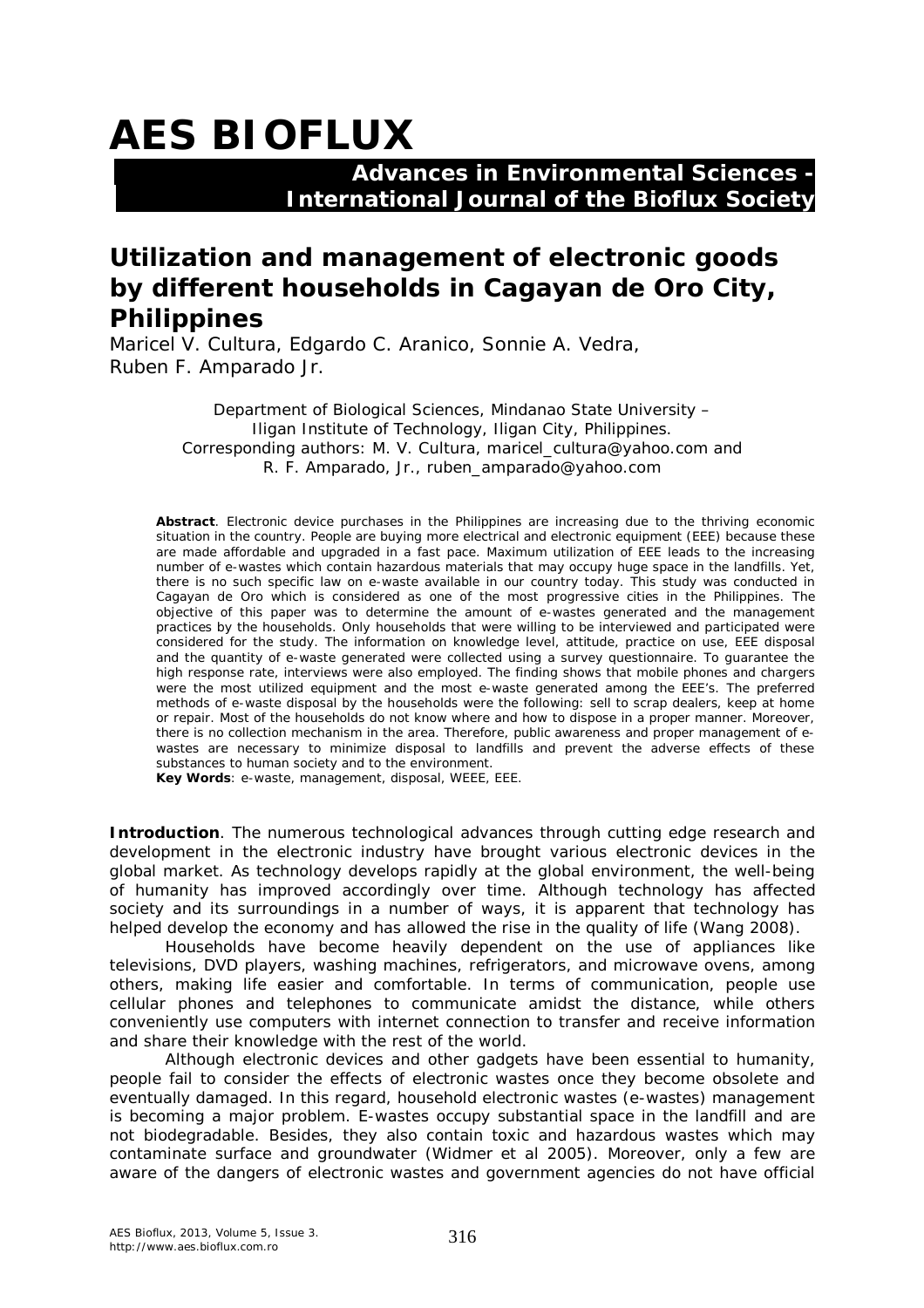records or information available on domestic generation, collection and disposal of ewastes in the country. Additionally, there is no specific law on e-waste which is available in our country today. According to Mañalac (2008) major problems on finding a suitable location for the disposal of e-wastes have been experienced.

**Material and Method**. This study was conducted on January 2011 in Cagayan de Oro City, which is considered as one of the most progressive cities in the Philippines. The target populations in this study were the households, which were the consumers of electrical and electronic equipment and at the same time who were considered as contributors in generating e-wastes. They were selected as respondents because they are the ones who store, exchange, repair, sell, refurbish or dispose these products when they are no longer usable. The respondents would be any member of the family as long as he or she had the knowledge about the electronic goods that they are utilizing as well as the management practices they apply on e-wastes. But only households that were willing to be interviewed and participated were considered. The information on knowledge level, attitude, practice on use, EEE disposal and the quantity of e-waste generated were collected using a survey questionnaire. To guarantee a high response rate, interviews were also employed.

#### **Results and Discussion**

**Current use of electrical and electronic equipment**. Figure 1 shows that the mostly used electrical and electronic equipment are those that are usually found in the households such as mobile phones (23.6%), mobile phone chargers (18.7%), electric fans (10.5%), televisions (8.5%), DVD/VCR/CD players (6.9%), iron (6.1%), refrigerators (5.2%), washing machines (4.1%), personal computers (2.2%), heaters (2.1%), mp3s (1.9%), cameras (1.6%), and air conditioners (1.2%).



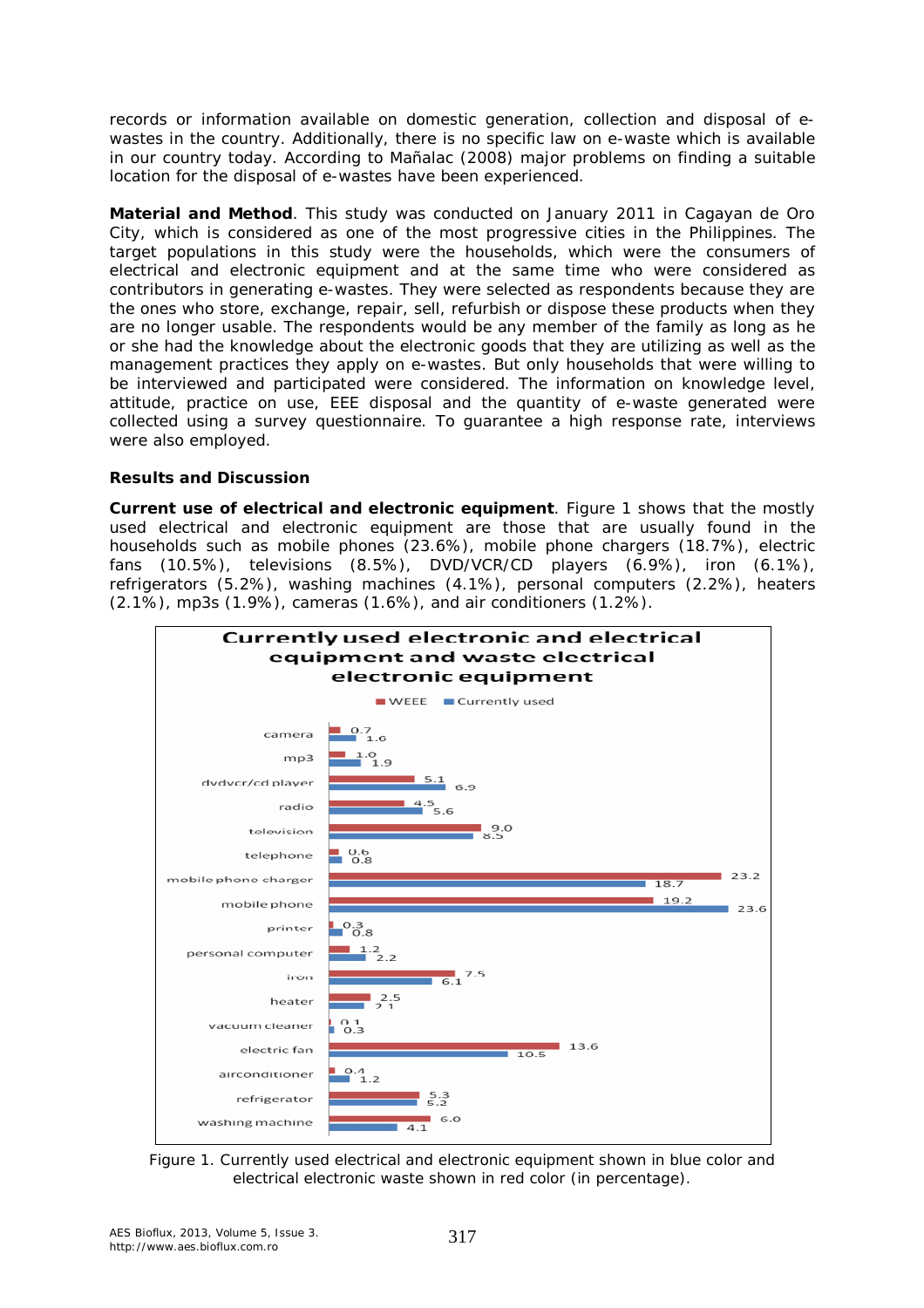The study revealed that the most utilized electrical and electronic equipment by the respondents are those related to telecommunications such as mobile phones. The market trend and demand for mobile phones and their chargers are both increasing since many upgraded gadgets offered in the market come at affordable prices. Because of these, people are persuaded to buy even if their gadgets are still functioning. Some respondents utilized gadgets which are related to entertainment such as televisions and DVD players. In addition, appliances which provide convenience and comfort in doing household chores like washing machine, air conditioners, and electric fans are likewise used in the households. Although consumers purchased these products to satisfy their needs and wants, these products would eventually become obsolete and be disposed. In this regard, proper e-waste management and disposal become essential.

*Status of waste electrical and electronic equipment (WEEE) or e-wastes.* Figure 1 shows the status of wastes in the electrical and electronic equipment or e-waste generated by the respondents. As observed, most of the e-wastes generated were mobile phone chargers (23.2%), mobile phones (19.2%), electric fans (13.6%), televisions (9.0%), iron (7.5%), washing machines (6.0%), refrigerators (5.3%) and DVD/CD players (5.1%), respectively. These electrical and electronic equipments are most commonly found in the households. Mobile phone chargers have the highest e-waste generated in terms of number even though mobile phones were the most generated EEE. The reason would be that the mobile phone chargers have shorter life spans compared to the mobile phones. Additionally, many mobile phone chargers could be used for six to twelve months and after that they were disposed and replaced with new ones despite the quality and durability of the product. Majority of the respondents are able to own more than one type of electrical and electronic equipment or multiple units of the same type of equipment because of their affordable prices. In this regard, the usefulness of the old gadgets had become shorter in favor of the new ones. It can be assumed that the disposal of electronic products is fundamentally driven by the production of new ones.

On the other hand, televisions, washing machines and refrigerators have longer life spans, but comprise the highest generated e-wastes in terms of volume since they are considered as bulky wastes. Increased demand and use of electrical and electronic equipment on a daily basis in the households indirectly resulted to the increase in the generation of e-wastes.

The accumulation of e-wastes in the waste stream is continuously increasing. These rapidly growing e-waste streams present additional difficulties because a wide range of hazardous chemicals are used in electrical and electronic devices (Widmer et al 2005). This would generate more toxic substances from e-waste which pose hazard to human health and environment (Deng et al 2007). As a result, there is a need for proper management and disposal of household e-wastes in Cagayan de Oro.

*Estimation of e-waste potential per year.* The estimation of the total WEEE potential for one year in the different households of Cagayan de Oro City was calculated through the consumption and use method of (Bureau B&G 1993). The average weight, life span, penetration rate of equipment and the total number of households are the parameters needed for this method. Penetration rate, average weight, average life span of EEE were obtained from related studies as shown below Table 1, while the total number of households in Cagayan de Oro City was obtained from the National Statistics Office (NSO 2007). Table 1 shows the annual e-wastes generated by the households in Cagayan de Oro City totaled to 1,165,885.81 kgs or 1,165.89 tons. It is projected that in five years time e-waste generation in Cagayan de Oro City will have reached 5,829,429.05 kgs or 5,829.42905 tons.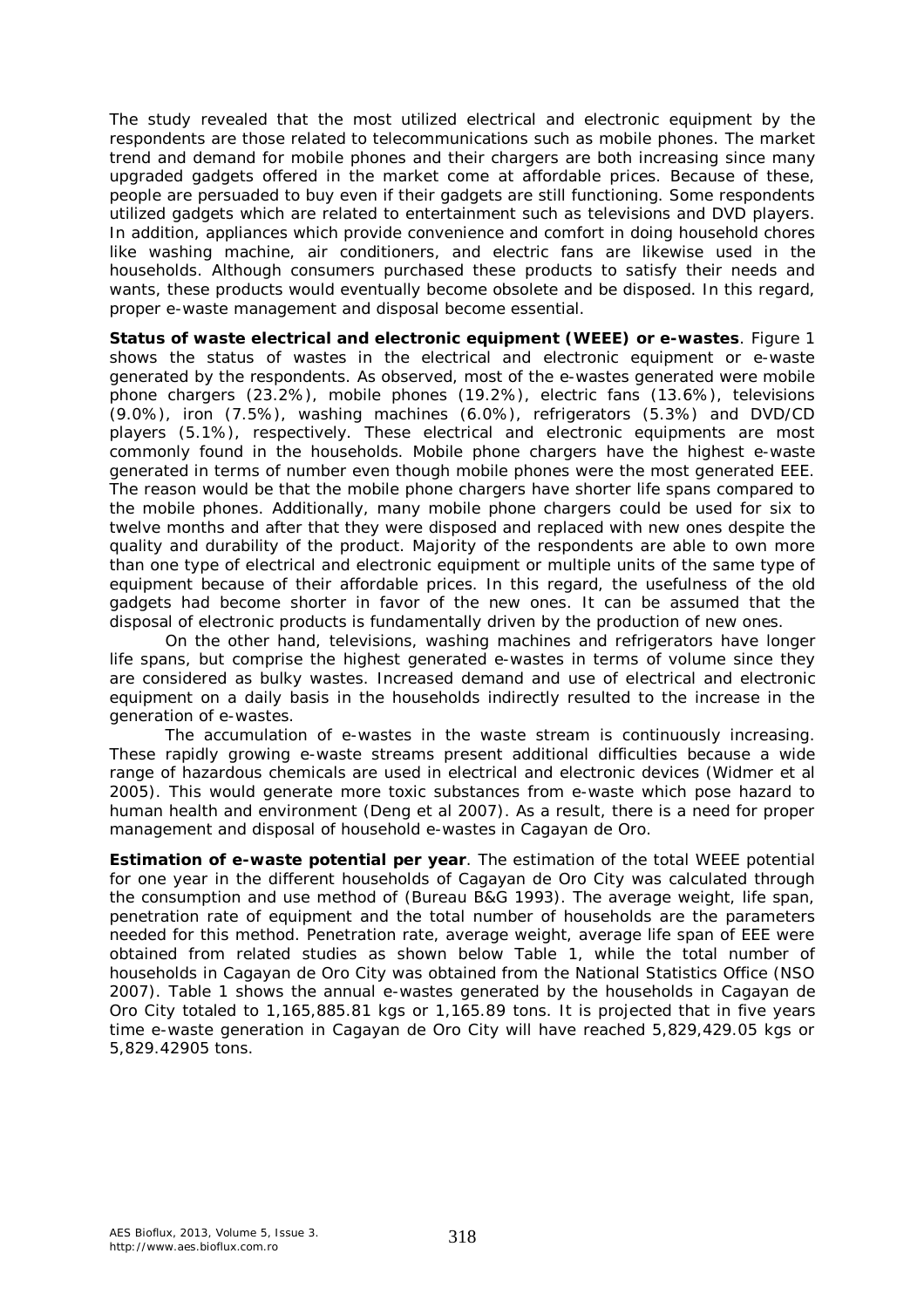| able |  |
|------|--|
|      |  |

| Type of EEE         | Average<br>weight (kg) | Lifespan<br>(Isn) | Penetration<br>rate (rn) | Total<br>households<br>$hh^{10}$ | <b>WEEE</b><br>generated/year<br>(kg/yr) |
|---------------------|------------------------|-------------------|--------------------------|----------------------------------|------------------------------------------|
| Mobile Phones       | 0.1 <sup>1</sup>       | $5.0^2$           | 91.00% <sup>8</sup>      | 120,414                          | 2,191.53                                 |
| DVD                 | $5.0^7$                | $3.0^{11}$        | $96.20\%$ <sup>8</sup>   | 120,414                          | 193,063.78                               |
| Laptop/Notebook PCs | $3.5^{4}$              | $3.0^3$           | $27.40\%$ <sup>8</sup>   | 120,414                          | 38492.34                                 |
| Desktop PCs         | $27.2^2$               | $10.0^2$          | 56.80% <sup>8</sup>      | 120,414                          | 184,666.91                               |
| Digital camera      | 0.3 <sup>11</sup>      | $2.7^{6}$         | $67.60\%$ <sup>8</sup>   | 120,414                          | 9,044.43                                 |
| Refrigerators       | $30.0^2$               | $10.0^2$          | 97.00% <sup>8</sup>      | 120,414                          | 350,404.74                               |
| Microwaves          | 15.0'                  | $9.0^{5}$         | $56.40\%$ <sup>8</sup>   | 120,414                          | 113,189.16                               |
| Air conditioners    | $20.0^{11}$            | $10.0^{5}$        | 56.20% <sup>8</sup>      | 120,414                          | 135,345.34                               |
| Television (CRT)    | $24.0^2$               | $15.0^2$          | $72.4\%$ <sup>9</sup>    | 120,414                          | 139,487.58                               |
| <b>TOTAL</b>        |                        |                   |                          |                                  | 1,165,885.81                             |

Estimation of WEEE

<sup>1</sup>Prasanna et al (2007); <sup>2</sup>Sañez (2010); <sup>3</sup>Strother et al (2012); <sup>4</sup>Mmereki et al (2012); <sup>5</sup>Appliance Magazine (2005); <sup>6</sup>Graham (2007); <sup>7</sup>Huisman et al (2008); <sup>8</sup>HAKUHODO Global Habit Survey (2008); <sup>9</sup>ITU World Telecommunication (2010); <sup>10</sup>National Statistics Office (2007); <sup>11</sup>Estimate based on the actual equipment.

*Electronic waste management practices.* Figure 2 shows the most preferred methods of e-waste disposal by Cagayan de Oro residents. Majority of the respondents managed their e-wastes by selling them to scrap dealers (25.5%), keep them at home (25.5%), or have them repaired (24.5%).



Figure 2. Disposal methods of electronic wastes (in percentage).

Storing was the most common practice in managing e-wastes of most residents. Ewastes such as televisions, refrigerators, washing machines and mobile phones were the most outdated electronic products that were stored in their homes. They kept them for one to three years before they would dispose them because they do not know where and how to dispose them since there was no collection facility in the area for these products. Respondents made an initiative on how they could make obsolete electronic products become usable while they are stored in their households. Damaged refrigerators were reused as a cabinet for stockpiling of cleaned clothes. They were also utilized as garbage bins. Moreover, damaged washing machines were reused for storing dirty clothes. However, most of the respondents stored their equipment in their homes for decoration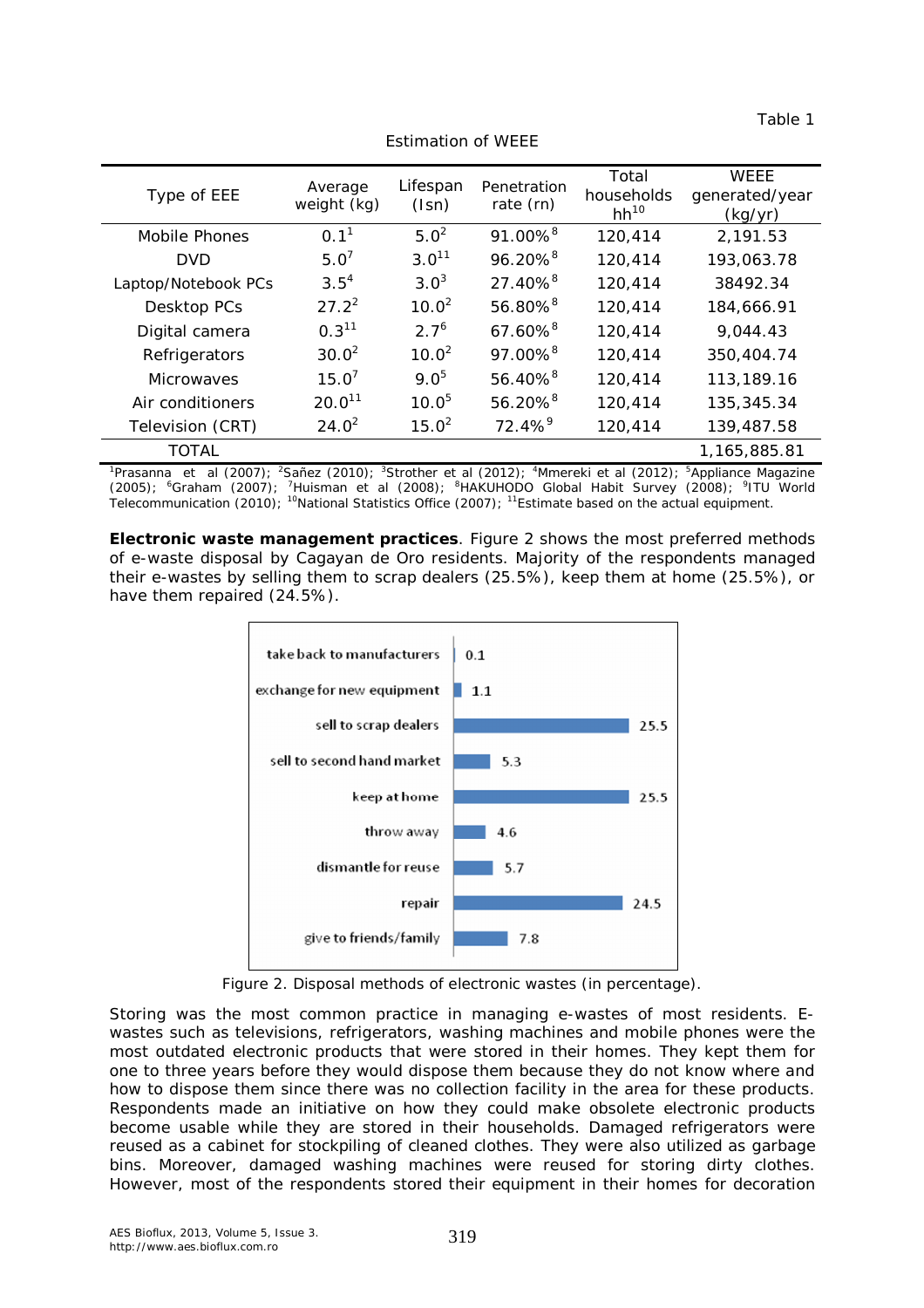purposes and for sentimental reason attached to them. Some households also place these products in the backyard waiting for a scrap dealer to collect and buy them. On the contrary, some people did not have a desire to store their obsolete electronic products in their homes because they occupy more space and are already useless. They preferred to give them to their relatives and friends, but some people preferred to repair the equipment and utilize them again. In this way, obsolete electronic products would become usable and their life spans extended thus preventing them from being disposed to the landfill.

However, majority of them were sold to scrap dealers. The respondents think that it is better to sell these equipments rather than throw them away because they could earn extra money. In this manner, it could be a good practice of properly managing ewaste since the valuable materials were extracted and become raw materials for the manufacture of new products. But people employed in extracting valuable materials should wear personal protective equipment (PPE) in handling manually the electronic equipment. Additionally, recycling e-waste through dismantling and getting all the valuable materials such as plastics and metals are also considered as a good practice. This minimizes the accumulation of e-wastes in the waste stream. However, there are problems encountered in doing these practices since the country do not have sufficient capability and available technology in treating all the hazardous parts from dismantling, extracting and repair of EEE. The least options practiced by respondents for the disposal of these e-wastes were throwing (4.6%) as household wastes outside their premises or directly to the landfill, exchange them for new equipment (1.1%) or take them back to the manufacturers (0.1%). The reason for this is that these people do not have the knowledge on how and where to dispose their e-wastes.

One of the environmental concerns in many developing countries as urbanization continues to take place is the management of electronic wastes. Utilizing and managing their electronic equipment will depend on the attitudes and practices of different people (Kalana 2010).

Figure 3 shows the reasons for the disposal of e-wastes. Most of the respondents disposed their EEE because they were malfunctioning or there were technical problems when using the items (36%). The next reason was the equipments were outdated (27.4%) and people wanted to keep with the latest trends (24.6%). Furthermore, new products offer better features and more fashionable designs with affordable prices in the market. Unfortunately, some respondents (5%) favored to buy new products since they are cheaper than to repair the old ones (6.0%).



Figure 3. Reasons for disposal of electronic wastes (in percentage).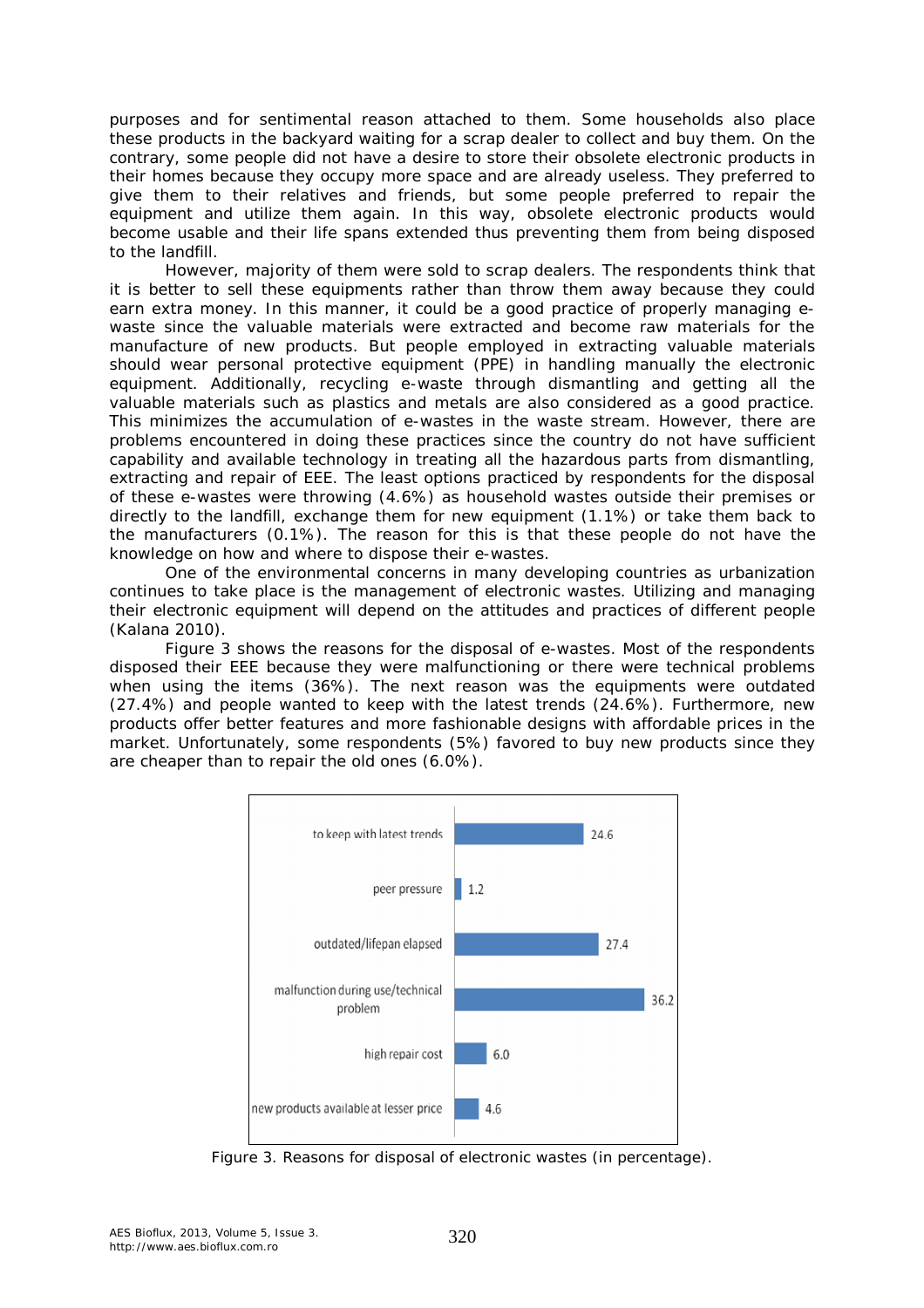These reasons would affect the life spans of all consumer electronic products because of the utilization of the new ones even though that the equipment were still functional. However, William et al (2008) reported that the purchase of new equipment is driven not due to breakage of the electronic equipment but by the desire to update new software or other functionality. According to Kalana (2010), it is often much cheaper and more convenient to buy a new machine to accommodate newer generation of technology than it is to upgrade an outdated machine. These are the factors why the life spans of electronic equipment became shorter and shorter with the passing of time.

*Level of awareness and knowledge on e-waste.* Figure 4 indicates that majority of the respondents had a good knowledge (60.9%) on e-wastes. They had knowledge about e-wastes and their impact to the environment and to the human health. However, they do not know where and how to dispose the e-waste since there is no existing facility for collection or drop-off of e-wastes in the vicinity. The respondents kept their obsolete EEE or sell them to the scrap dealers in order to earn extra money rather than throwing them away to the trash bins.



Figure 4. Level of awareness and knowledge on e-waste (in percentage).

Figure 5 reveals that 44% of the respondents were definitely happy to utilize the collection or drop off area if present in their vicinity, 42% would probably use it, and the remaining 14% were not using the services offered in collecting waste electrical and electronic equipment. Currently, there is no structured mechanism on how to handle the e-waste practices in the households of Cagayan de Oro City.



Figure 5. Use of collection/drop- off facility if present.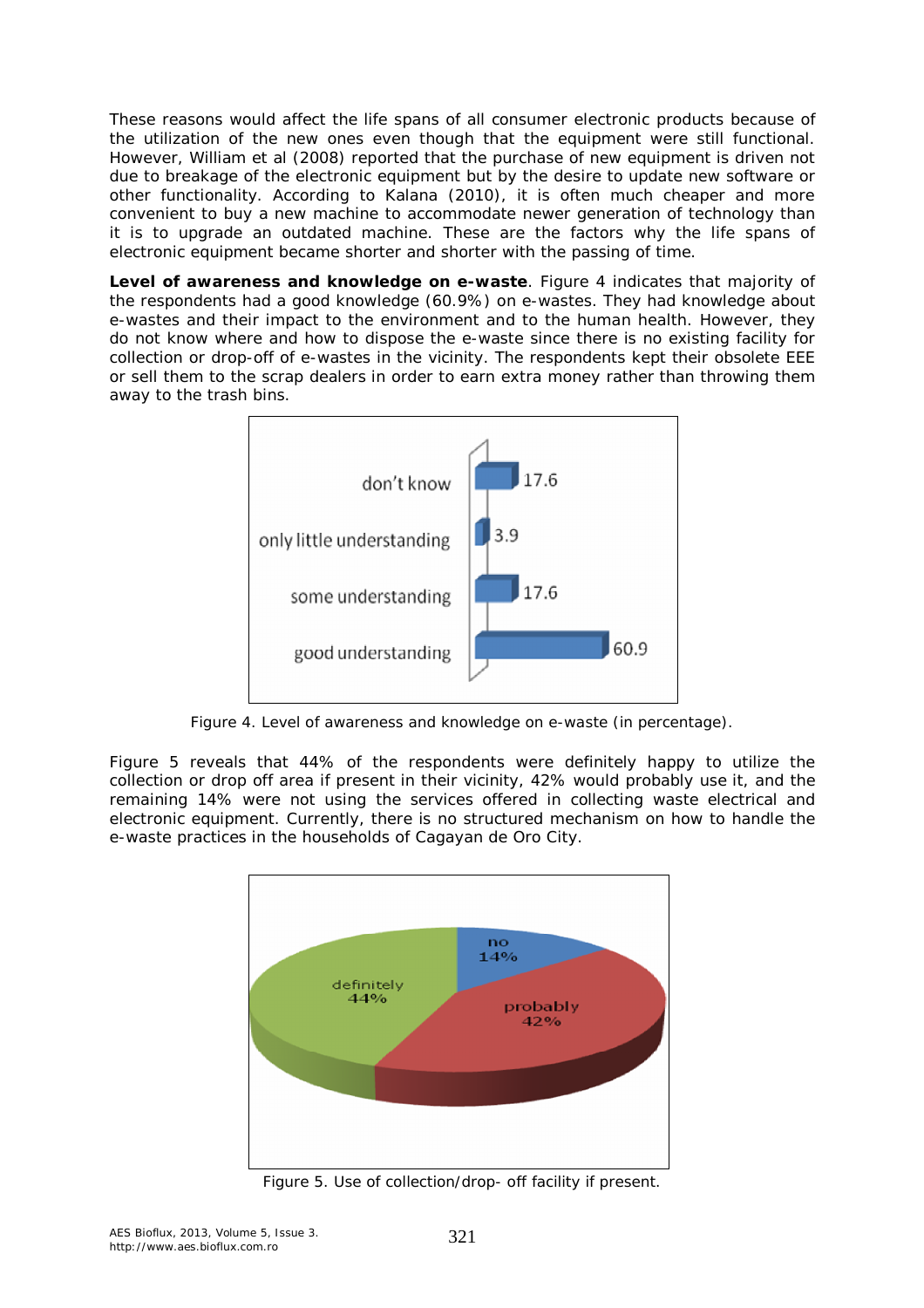*Regulations and legislations on e-waste.* A number of different legislative measures has been formulated to deal with the growing problem of e-wastes worldwide. These legislations include take-back manufacturing, imposing recycling fees, disposing e-wastes properly, and many others. The legislation that controls the transboundary movement of e-wastes among countries is the Basel Convention on the Control of Transboundary Movements of Hazardous Wastes and Their Disposal. This is the most comprehensive global environmental agreement on hazardous and other wastes. It aims to protect human health and the environment against the adverse effects resulting from the generation, management, transboundary movement, and disposal of hazardous and other wastes. This convention was established to prevent the dumping of hazardous wastes from first-world to developing countries (UNEP 2011).

The European Union enacted the Waste Electrical and Electronic Equipment (WEEE) and Restriction of Hazardous Substances (RoHS) Directives, which require electronic manufacturers to manage their own e-wastes and reduce their use of toxic chemicals. The WEEE Directive aims to prevent the generation of electrical and electronic wastes and to promote re-use, recycle and other forms of recovery in order to reduce the quantity of wastes discarded. It also takes a stand for the restrictions of the use of certain hazardous substances in electrical and electronic equipment.

With this global framework, it is aimed that e-wastes will be managed and controlled in each country. The European Union has complied with these terms of having a clear policy on electronic waste recycling and regulation of waste shipment. As a signatory to the Basel Convention, the Philippines legislated at least two laws: Toxic Substances and Hazardous and Nuclear Wastes Control Act of 1990 (RA 6969) and the Philippine Clean Air Act of 1999 (RA 8749). Both laws protect the Philippine environment against toxic wastes. The former covers protection from toxic, hazardous and nuclear wastes including those coming from other countries.

However, despite the existence of these laws, the government has inked a deal with Japan via the Japanese-Philippines Economic Partnership Agreement (JPEPA), which covers among others legalization of trade in hazardous and toxic waste, touted to be a violation of not only the Philippine laws but also of the Basel Agreement, to which both countries are signatories. Electronic wastes may not be explicitly covered by the agreement thus far but it just sets the precedent for future trade in e-waste.

Also, there are no specific legal frameworks that address the e-wastes in the Philippines. The Ecological Solid Waste Management Act of 2000 (also known as RA 9003) is the only law that classifies consumer electronics and white goods as special wastes requiring separate handling from residential and commercial wastes. However, RA 9003 has no clear guidelines that have been set on how to handle special wastes. Additionally, the Toxic Substances and Hazardous and Nuclear Wastes Control Act (RA 6969) has not provided explicit provisions for e-wastes management.

**Conclusions**. Among the electrical and electronic equipment, mobile phones and their chargers are the most utilized in terms of their quantities. In the same way, the most prevalent e-wastes generated by the different households in Cagayan de Oro City. In terms of volume, televisions and refrigerators get the large amounts of e-waste generated. When these EEE reach their life spans, most of the households do not know where and how to dispose their e-waste in a proper manner, the reason being that there is no collection mechanism in the area. Likewise, they also do not have sufficient knowledge about the consequences if these e-wastes are not properly managed. The preferred methods of e-waste disposal were: sell to scrap dealers, keep them at home or repair to extend the service life of these equipments. Proper management of e-wastes by the households is necessary to minimize if not prevent the release of toxic substances from e-wastes and their adverse effects to human health and the environment. To do this, waste management hierarchy should be implemented such as reducing/replacing toxic with non-toxic substances in the production of electrical and electronic equipment. Reuse of the e-wastes is a good practice in managing e-wastes since it extends the life spans of these products and at the same time abstaining from disposing them directly into the landfill. Moreover, recycling of e-wastes is essential since valuable materials are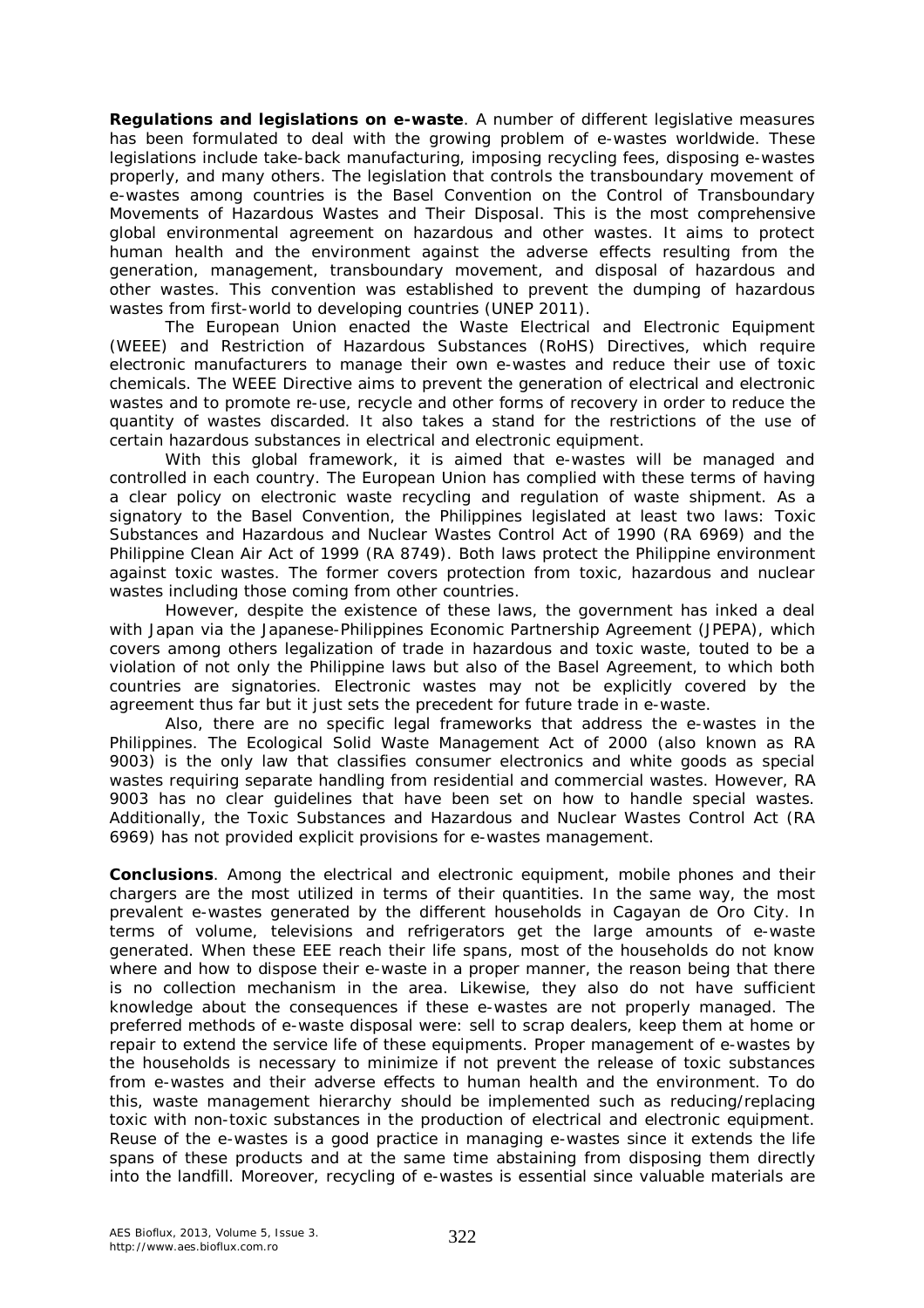extracted thus conserving valuable natural resources. Lastly, public education and awareness is needed to ensure all actors (producers and consumers and government) know their roles and responsibilities through crafting of relevant e-waste management policies, application of best available technology and active participation in proper ewaste management and disposal.

**Acknowledgements**. The authors would like to thank the Department of Science and Technology (DOST) for providing the financial support to this study.

#### **References**

- Appliance Magazine, Issue of September 2005 Average appliance life expectancy. Grainger Central MS Home Inspection Company.http://activerain.com/blogsview/86389/averageappliance-life-expectancy.
- BUREAU B&G., 1993 Analysedocument Projekt Wit en Bruingoed (Achtergronddocument), Rotterdam, May 1993.
- Deng W. J., Zheng J. S., Bi X. H., Fu J. M., Wong M. H., 2007 Distribution of PBDEs in air particles from an electronic waste recycling site compared with Guangzhou and Hong Kong, South China. Environ Int 33:1063–1069.
- Ecological Solid Waste Management Act of 2000 (RA 9003),
- http://www.emb.gov.ph/laws/solid%20waste%20management/ra9003.pdf.
- Graham J., 2007 Digital camera often lead short lives, but usually it is because of poor care. http://the.honoluluadvertiser.com/article/2007/Nov/25/bz/hawaii711250344.html.
- HAKUHODO Global Habit Survey, 2008 Patterns of durable goods penetration in 14 Asian cities. 4 pp, http://www.hakuhodo.jp/seikatsusha/research/pdf/2010.pdf.
- Huisman J., Magalini F., Kuehr R., Maurer C., Ogilvie S., Poll J., Delgado C., Artim E., Szlezak J., Stevels A., 2008 "2008 Review of Directive 2002/96 onWasteElectrical and ElectronicEquipment (WEEE)", Final Report 07010401/2006/442493/ETU/G4, United Nations University, Bonn, Germany, AEA Technology, Didcot UK, Gaiker, Bilbao, Spain, Regional Environmental Centre for Central and Eastern Europe, Szentendre, Hungary, Delft University of Technology, Delft, The Netherlands.
- International Telecommunication Union (ITU) World Telecommunication/ICT Indicators database. October 20, 2010. The World in 2010 ICT Facts and Figures. http://www.itu.int/ITU-D/ict/material/FactsFigures2010.pdf
- Kalana J. A., 2010 Electrical and electronic waste management practice by households in Shah Alam, Selangor, Malaysia. International Journal of Environmental Sciences 1(2):132-144.
- Mañalac S. M., 2011 Electronic waste: a threat in the future. Environmental Engineering, University of the Philippines, Diliman, pp. 1-9, http://www.interdisciplinary.net/ptb/ejgc/ejgc3/manalac%20.pdf.
- Mmereki D., Li B., Wang L., 2012 Estimation of waste electronic and electrical equipment arising in Botswana – A case study of Gabarone City. International Journal of Environmental Science 3(1):441-452.
- National Statistics Office (NSO), 2007 Project Evaluation Division*,* CPDO. http://www.popcom.gov.ph/regions/10/Cagayan%20de%20Oro%20%20Profile.htm.
- Philippine Clean Air Act of 1999 (RA 8749), http://www.emb.gov.ph/mmairshed/Policies/ra8749 clean%20air%20act.pdf.
- Prasanna K., Nesret K., 2007 Mobile phone and infrastructure vulnerabilities. Masteral Thesis, University College of Boras, School of Engineering, 244 pp, http://bada.hb.se/bitstream/2320/2937/1/KannanKrasniqiMastThesis.pdf.
- Sañez G., 2010 E-waste management in the Philippines. Environmental Management Bureau - Department of Environment and Natural Resources. Regional Workshop on E-waste Management. Osaka, Japan, July 6-9, 2010, 32 pp.
- Strother J. M., Williams H. O., Schluep M., 2012 Used and end-of-life electrical and electronic equipment imported into Liberia. e-Waste Africa project of the Secretariat of the Basel Convention Report, N.C. Sanitor's & Strother, EPA Liberia, Empa, 18 pp, http://www.basel.int/Portals/4/Basel%20Convention/docs/eWaste/Ewaste\_Africa\_Project\_NationalAssessment\_Liberia.pdf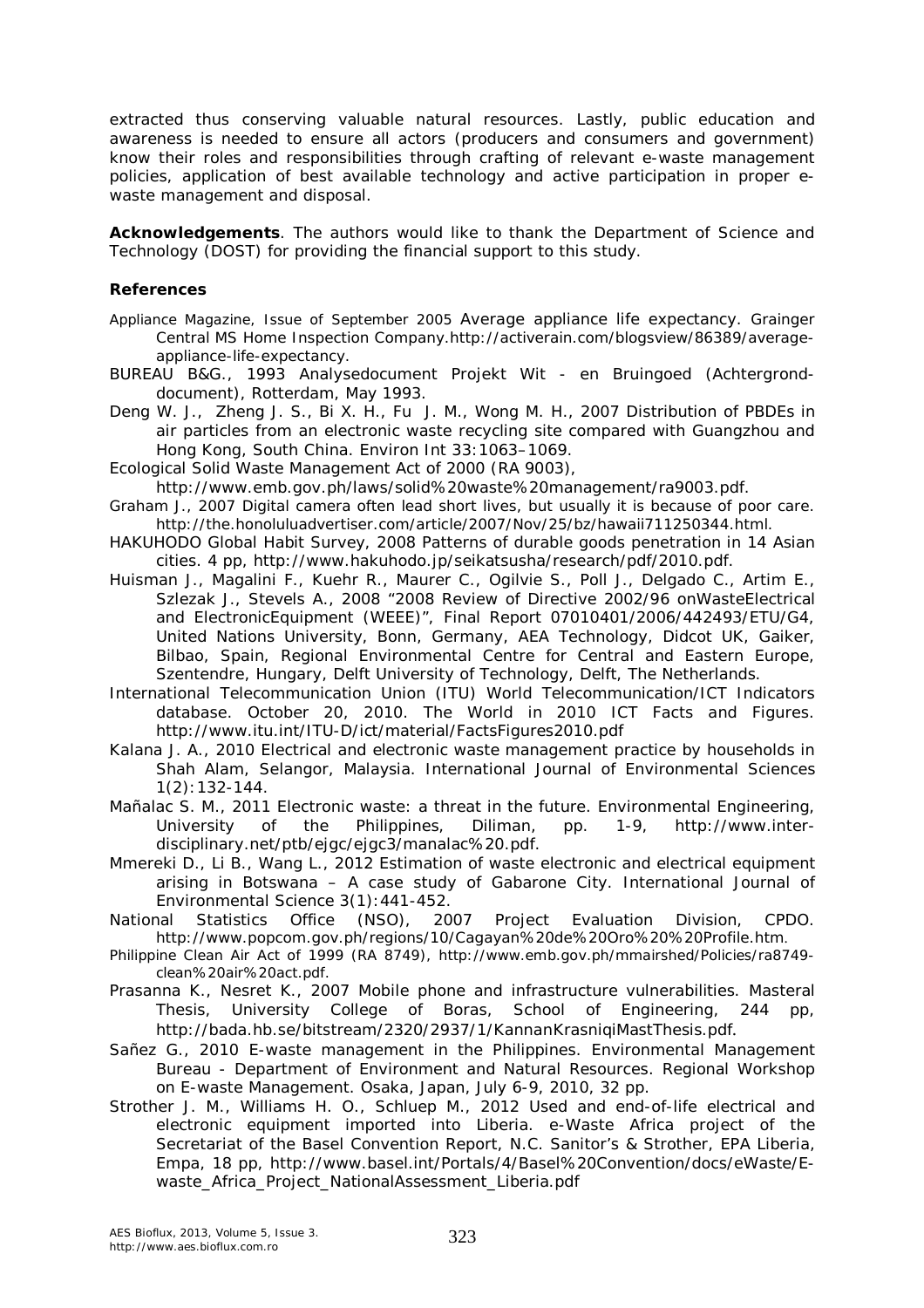- Toxic Substances and Hazardous and Nuclear Wastes Control Act of 1990 (RA 6969), http://www.emb.gov.ph/laws/toxic%20substances%20and%20hazardous%20wast es/ra6969.pdf.
- United Nations Environment Programme (UNEP), 2011 Basel Convention on the Control and<br>Transboundary Movements of Hazardous Wastes. Transboundary Movements of Hazardous Wastes. http://www.basel.int/Portals/4/Basel%20Convention/docs/text/BaselConventionText-e.pdf.
- Wang F., 2008 Economic conditions for developing large scale WEEE recycling infrastructure based on manual dismantling in China. Masteral Thesis, Delft University of Technology, 68 pp, http://ewasteguide.info/files/Wang\_2008.pdf.
- Widmer R., Oswald-Krapf H., Sinha-Khetriwal D., Schnellmann M., Boni H., 2005 Global perspectives on e-waste. Environmental Impact Assessment Review 25:436–458.
- Williams E., Kahhat R., Allenby B., Kavazanjian E., Kim J., Xu M., 2008 Environmental, social, and economic implications of global reuse and recycling of personal computers. Environmental Science and Technology 42:6446-6454.

\*\*\* http://www.itu.int/ITU-D/ict/material/FactsFigures2010.pdf.

Received: 01 October 2013. Accepted 13 October 2013. Published online: 15 October 2013. Authors:

How to cite this article:

Cultura M. V., Aranico E. C., Vedra S. A., Amparado R. F. Jr., 2013 Utilization and management of electronic goods by different households in Cagayan de Oro City, Philippines. AES Bioflux 5(3):316-327.

Maricel V. Cultura, Department of Biological Sciences, College of Science and Mathematics, Mindanao State University–Iligan Institute of Technology, 9200 Iligan City, Philippines, e-mail: maricel\_cultura@yahoo.com Edgardo C. Aranico, Department of Biological Sciences, College of Science and Mathematics, Mindanao State University–Iligan Institute of Technology, 9200 Iligan City, Philippines, e-mail: ecardbs\_csmmsuiit@yahoo.com Sonnie A. Vedra, Department of Biological Sciences, College of Science and Mathematics, Mindanao State University–Iligan Institute of Technology, 9200 Iligan City, Philippines, e-mail: sonnievedra@yahoo.com Ruben F. Amparado, Jr., Department of Biological Sciences, College of Science and Mathematics, Mindanao State University–Iligan Institute of Technology, 9200 Iligan City, Philippines, e-mail: ruben\_amparado@yahoo.com

This is an open-access article distributed under the terms of the Creative Commons Attribution License, which permits unrestricted use, distribution and reproduction in any medium, provided the original author and source are credited.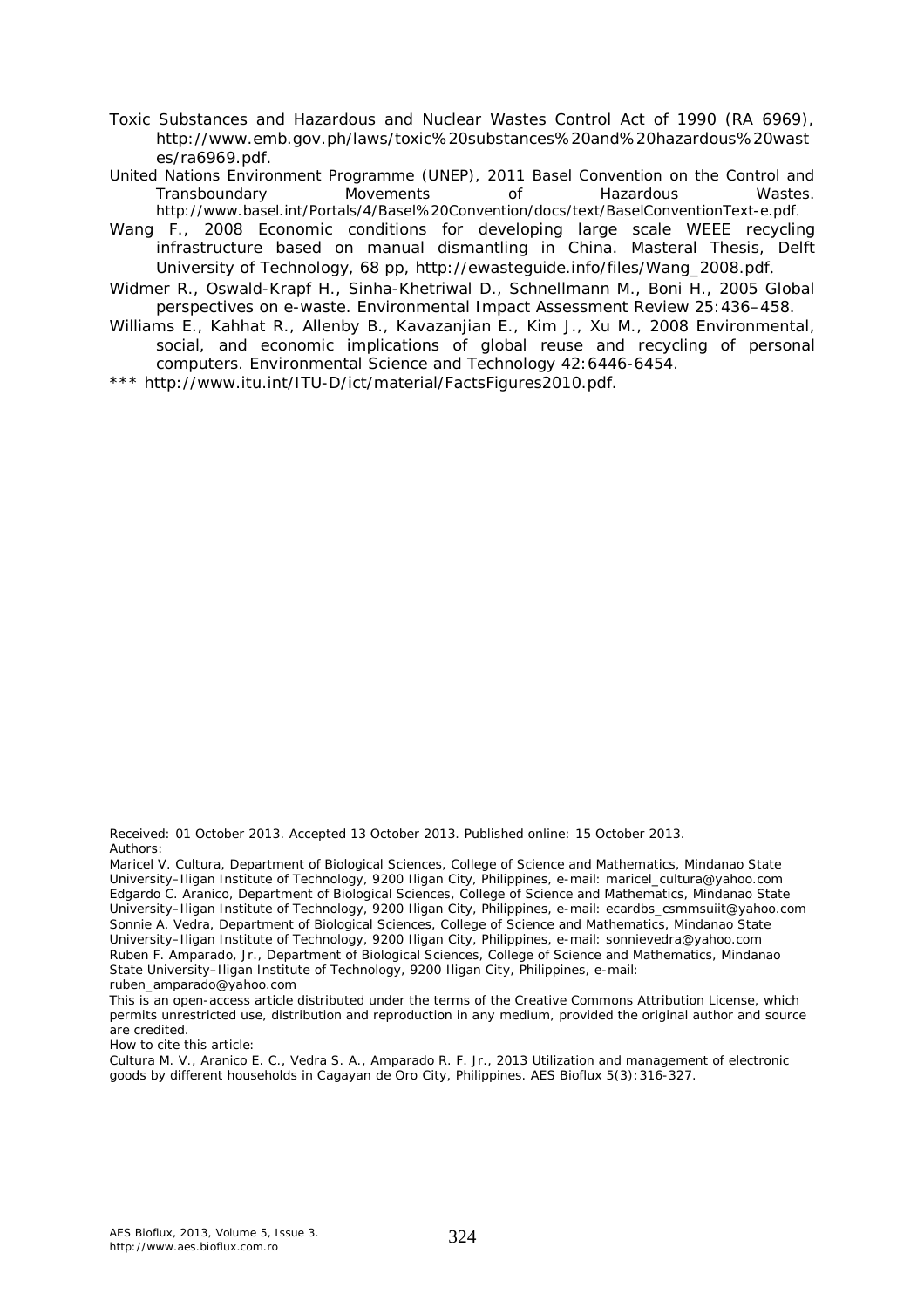#### **ANNEX 1**

#### **UTILIZATION AND MANAGEMENT OF ELECTRONIC GOODS BY DIFFERENT HOUSEHOLDS IN CAGAYAN DE ORO CITY**

#### **I. RESPONDENTS PERSONAL INFORMATION**

Name of the Respondent (optional):

| Civil Status: _______________                  | Age: $\_\_\_\_\_\_\_\$                            | Gender: ___________                                                    |                                             |  |  |  |  |  |
|------------------------------------------------|---------------------------------------------------|------------------------------------------------------------------------|---------------------------------------------|--|--|--|--|--|
| Number of Family Members: ___________          |                                                   | Monthly Income ________                                                |                                             |  |  |  |  |  |
| <b>II. ELECTRICAL AND ELECTRONIC EQUIPMENT</b> |                                                   |                                                                        |                                             |  |  |  |  |  |
| <b>Electrical and Electronic</b><br>Equipment  | Currently<br><b>Used EEE</b><br>(number of units) | <b>Waste Electrical</b><br>Electronic<br>Equipment<br>(number of unit) | Average<br>Lifespan of<br>EEE<br>(in years) |  |  |  |  |  |
| Washing Machine                                |                                                   |                                                                        |                                             |  |  |  |  |  |
| Refrigerator                                   |                                                   |                                                                        |                                             |  |  |  |  |  |
| Air-conditioner                                |                                                   |                                                                        |                                             |  |  |  |  |  |
| Electric Fan                                   |                                                   |                                                                        |                                             |  |  |  |  |  |
| Vacuum cleaner                                 |                                                   |                                                                        |                                             |  |  |  |  |  |
| Heater                                         |                                                   |                                                                        |                                             |  |  |  |  |  |
| <b>Irons</b>                                   |                                                   |                                                                        |                                             |  |  |  |  |  |
| Personal Computer, what type<br>of PC is it?   |                                                   |                                                                        |                                             |  |  |  |  |  |
| Desktop w/ CRT display<br>$\bullet$            |                                                   |                                                                        |                                             |  |  |  |  |  |
| Desktop w/ LCD display<br>$\bullet$            |                                                   |                                                                        |                                             |  |  |  |  |  |
| Notebook/Laptop                                |                                                   |                                                                        |                                             |  |  |  |  |  |
| Printer                                        |                                                   |                                                                        |                                             |  |  |  |  |  |
| Mobile Phone                                   |                                                   |                                                                        |                                             |  |  |  |  |  |
| Mobile Phone charger                           |                                                   |                                                                        |                                             |  |  |  |  |  |
| Telephone                                      |                                                   |                                                                        |                                             |  |  |  |  |  |
| Television                                     |                                                   |                                                                        |                                             |  |  |  |  |  |
| <b>Black and White</b><br>$\bullet$            |                                                   |                                                                        |                                             |  |  |  |  |  |
| <b>Colored CRT</b><br>$\bullet$                |                                                   |                                                                        |                                             |  |  |  |  |  |
| <b>LCD</b>                                     |                                                   |                                                                        |                                             |  |  |  |  |  |
| Radio                                          |                                                   |                                                                        |                                             |  |  |  |  |  |
| DVD/VCR/CD player                              |                                                   |                                                                        |                                             |  |  |  |  |  |
| Mp3s/Mp4s/IPods                                |                                                   |                                                                        |                                             |  |  |  |  |  |
| Camera                                         |                                                   |                                                                        |                                             |  |  |  |  |  |
| Other, please specify                          |                                                   |                                                                        |                                             |  |  |  |  |  |

- Given
- Others, Please specify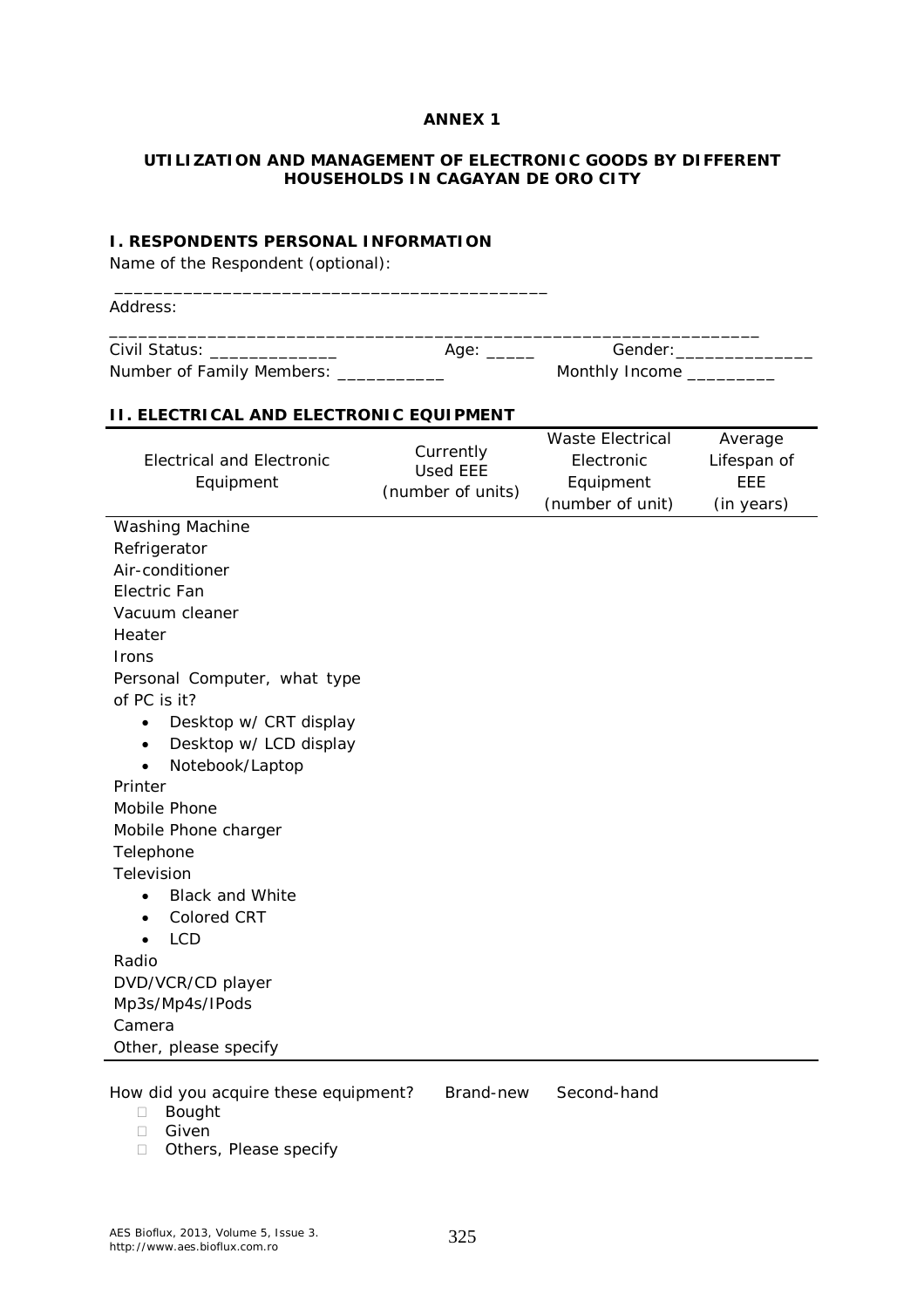How many electronic devices (such as those listed above) has your household purchased in the past 12 months?

- None
- $\Box$  1-3
- $\Box$  4-7
- $\Box$  8-10
- □ More than 10
- And what are these? ………………………………………………………

Of the new electronic products, how many of these items were purchased to replace older equipment of the same type?

- None
- $\Box$  1-3
- $\Box$  4-7
- $18 10$
- More than 10

How likely is your household to replace any existing electronic items within 12 months?

- □ Not at all likely
- □ Somewhat likely
- □ Highly likely

#### **III. ELECTRONIC WASTE MANAGEMENT PRACTICES**

How did you discard your Waste Electrical and Electronic Equipment?

- □ Give to friends/family
- Repair; where? ……………………………………………
- Dismantled for re-use
- $\Box$  Thrown away with domestic waste
- $\Box$  Kept at home
- Sold it in second hand market; where? …………………………………..
- Sold it to a scrap dealer; where? …………………………………………...
- $\Box$  Exchanged for a new equipment
- Take back to manufacture, where? ………………………………………
- Others (please specify)…………………………………………………

What are the reasons for e-waste disposal?

- $\Box$  New products with more features are available at a lesser price
- □ High repair cost
- □ Malfunction during use or technical problem
- □ Outdated or Lifespan elapsed
- **Peer Pressure**
- $\Box$  To keep with latest trends

Does your household have any stored unused electronic equipment?

- Yes
- $\Box$  No

If you answered *yes* to Question above, approximately how many items would your household have in storage?

- $\Box$  1-3
- $\Box$  4-7
- $\Box$  8-10
- □ More than 10

And what are these? ……………………………………………………….